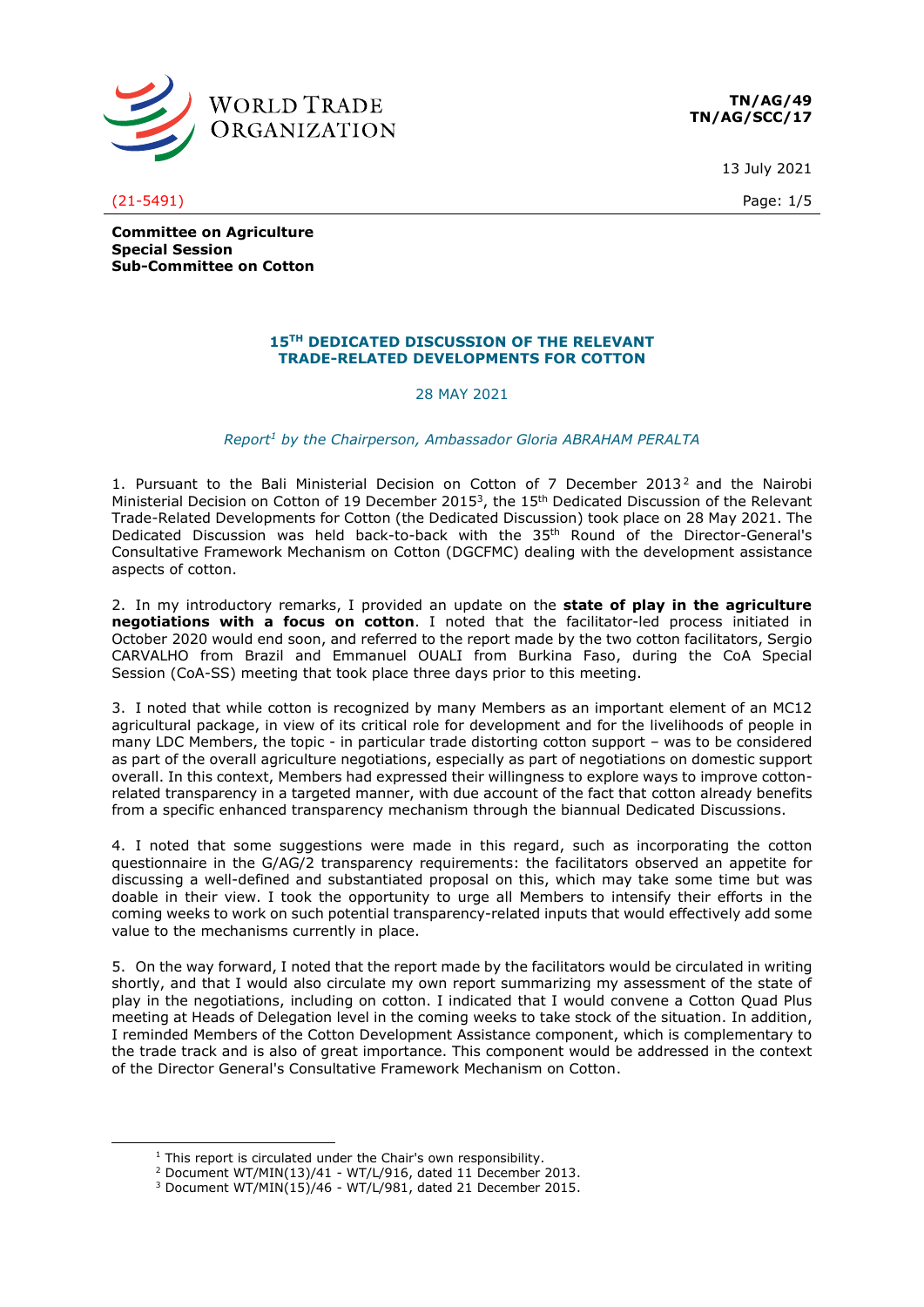6. Under the agenda item "**General Statements from Members**", Burkina Faso, on behalf of the Cotton-4 (C-4)<sup>4</sup>, underlined the severe impact of the COVID-19 pandemic on the cotton sector, including income losses and slowdown of economic activities. The C-4 expressed concern about the post-pandemic recovery measures taken by some countries that have led to an increased level of domestic support to cotton. In this regard, the C-4 reiterated that reduction or the phasing out of trade-distorting domestic support remains their priority and urged Members to find a solution to this problem.

7. The C-4 called on Members to be more transparent about the measures they have taken in response to COVID-19 in the cotton sector, as well as about the implementation of their Nairobi commitments on market access and export subsidies for cotton. On market access, the C-4 encouraged Members to make greater efforts to extend duty-free and quota-free access to their markets for all cotton products originating in LDCs. The C-4 also stressed the importance of transparency in relation to the removal of all restrictive trade measures that may have a negative impact on cotton. Finally, the C-4 made the following two requests: (1) inclusion of a new standing agenda item on COVID-19 and cotton in the Dedicated Discussion; and (2) preparation of an information note by the Secretariat to assess the impact of COVID-19 on the cotton sector in the C-4 countries and other LDCs.

8. Mali described the devastating harm brought by COVID-19 to its cotton sector, noting that the health crisis had resulted in the following effects: a drastic price fall for cotton and cotton seed; a slowdown in cotton transportation; excessive accumulation of cotton stocks in factories and ports; difficulties for cotton companies in honoring the commitments made to financial partners and suppliers; a decrease in cotton production; and waste of fertilizers and pesticides. Those trends had led to a significant drop in cotton producers' incomes, a fall in the turnover of all economic players operating in the cotton production and processing sectors, and a significant reduction in the country's earnings from cotton exports, taxes and duties. Mali stated that it had established an action plan to deal with the lasting harmful effects of the pandemic, and to revive its cotton sector. Mali supported the requests made by Burkina Faso on behalf of the C-4 and asked the Secretariat to expedite the study on COVID-19 so that its results could help the C-4 mobilize resources at MC12 to support cotton development.

9. Nigeria, on behalf of the African Group, underlined that it was crucial to address food and livelihood security in Africa and to develop cotton value chains so as to unlock the economic potential of cotton-producing developing countries. The Group maintained its position that cotton-related development assistance should be demand-driven in order effectively to address Africa's livelihood difficulties. The group further called on development partners and donors to consider favourably the development assistance requests submitted by Benin, Burkina Faso, Cameroon, Mali, and the C-4 as a group.

10. On cotton negotiations, the African Group echoed the C-4's statements. Stressing that the product-specific cotton subsidies provided by large economies erode LDC cotton producers' competitiveness both in international and domestic markets, the group called on Members to support the C-4 proposal and to work towards an outcome at MC12 on the elimination of any use of Final Bound AMS as product-specific cotton subsidies. On market access, while thanking the Members that had granted duty-free and quota-free market access for cotton produced and exported by LDCs, the group pointed out that these preferences continue to be eroded by non-tariff barriers, such as SPS and TBT measures, as well as by some preferential arrangements and tariff escalation. The group observed that these constitute significant barriers to LDC cotton exports and regretted the lack of progress in discussions on the SPS, TBT and agreement-specific Special and Differential aspects of the G-90's proposal.

11. On export competition, the African Group indicated that it would prefer that Members improved their compliance with existing transparency commitments, including those made under the Nairobi Decision, rather than exploring additional requirements that would pose difficulties for Members of the group due to resource and capacity constraints. The group noted that, under the Nairobi Decision, developing countries are required to submit their responses to the Export Competition Questionnaire (ECQ) by 2021, and the appropriate first step in this pillar should be the collation and analysis of all replies to the ECQ, including those being returned in 2021. On the basis of the

<sup>4</sup> Benin, Burkina Faso, Chad, and Mali.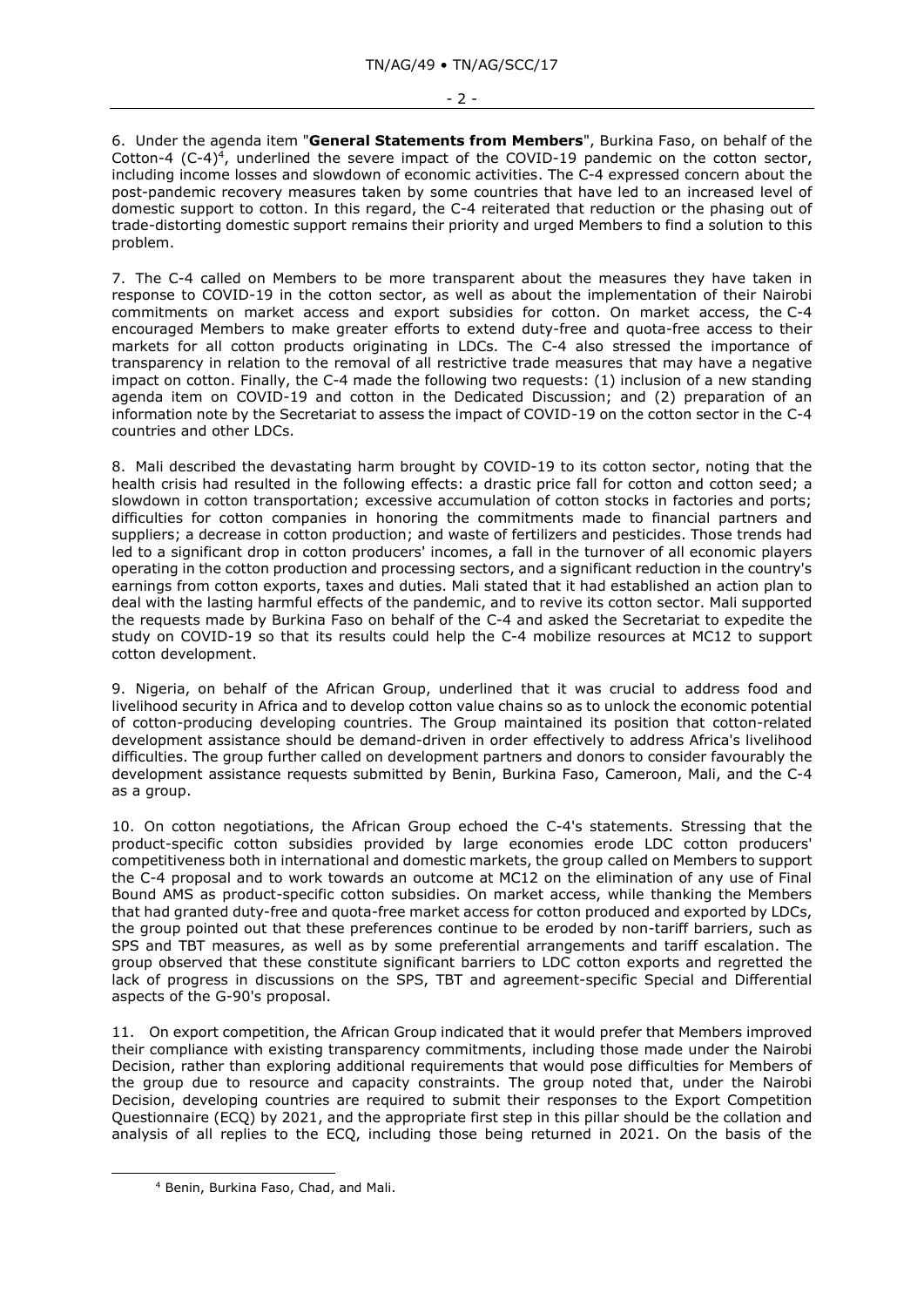information gap identified through the analysis, Members can thereafter engage in discussions on how to improve existing transparency obligations to bridge the gap.

12. Chad, on behalf of the LDC Group, supported the C-4 and African Group's call to remove non-tariff barriers such as SPS and TPT measures so that the duty-free and quota-free preferences granted by countries to LDC cotton exports would not be eroded. The group also supported enhanced monitoring and improved transparency in the implementation of the Nairobi Decision on Export Competition. On domestic support, the group echoed the C-4's call to address trade-distorting support.

13. The European Union (EU) noted its interest in continued discussion of Members' experience in the cotton sector in this forum, in particular in the context of the COVID-19 pandemic. The EU reaffirmed its commitment to the Joint Statement adopted at ministerial level during the World Cotton Day (WCD) launch event on 7 October 2019, which called for an intensification of discussions on factors negatively impacting cotton trade and markets, as well as enhancement of transparency and monitoring of cotton trade-related measures. Looking towards MC12, the EU considered improvements on transparency and monitoring of cotton as a possible outcome. The EU referred to its suggestion during the CoA-SS that the cotton questionnaire be included in the G/AG/2 guidelines, and indicated its readiness to discuss this proposal as well as any other practical ideas which would improve transparency without increasing the administrative burden on Members.

14. Brazil voiced its commitment to working towards an outcome on cotton at MC12 and beyond. Brazil noted that, although its priority remained trade-distorting support, it considered cotton-related transparency as an incremental confidence-building step that would prepare the way for future negotiations on domestic support.

15. The United States, while acknowledging the importance of this topic for many Members, stressed that an outcome on cotton had to be considered in the context of the broader agriculture negotiations. The US shared its view that transparency is the most likely outcome for MC12 in agriculture but cautioned against seeking an outcome on cotton for the sake of an outcome. The US underlined that any outcome should address actual concerns and noted that if a transparency element is considered useful for cotton, there will be a good chance that the same element would be useful for other commodities as well.

16. China reaffirmed that eliminating AMS entitlements beyond *de minimis* is its priority. It supported further analysis on cotton production, trade and policies that may help bridge different positions in the negotiations. China also called for realistic approaches to improve existing information requirements. Finally, China recalled its efforts to provide development assistance to the C-4 and other LDCs, including its investments in the cotton sector and its support for knowledge transfer in Africa.

17. The **International Cotton Advisory Committee (ICAC)**<sup>5</sup> updated Members on the latest developments in the global cotton market, including trends in world cotton production, consumption, stocks, and trade, as well as evolution of global assistance to cotton production. ICAC also presented on the impact of the COVID-19 pandemic on the textile and apparel sector and the resulting effects on demand for cotton.

18. The presentation elicited great interest among Members. Côte d'Ivoire asked ICAC which type of assistance to cotton production, out of the six that it had listed in its presentation, was considered to have the most harmful effects on the sector. ICAC responded that it was difficult to compare the magnitude of support among the different types of measures used by different countries. There were also some methodological questions such as whether measurement should be based on overall support or support per farmer.

19. In relation to the negative correlation between support to cotton and cotton prices, China enquired if ICAC could provide a more detailed analysis, including supporting data by country or

<sup>5</sup> ICAC's presentation can be found on

[https://www.wto.org/english/tratop\\_e/agric\\_e/agenda\\_item\\_3\\_i\\_a\\_icac\\_presentation.pdf.](https://www.wto.org/english/tratop_e/agric_e/agenda_item_3_i_a_icac_presentation.pdf)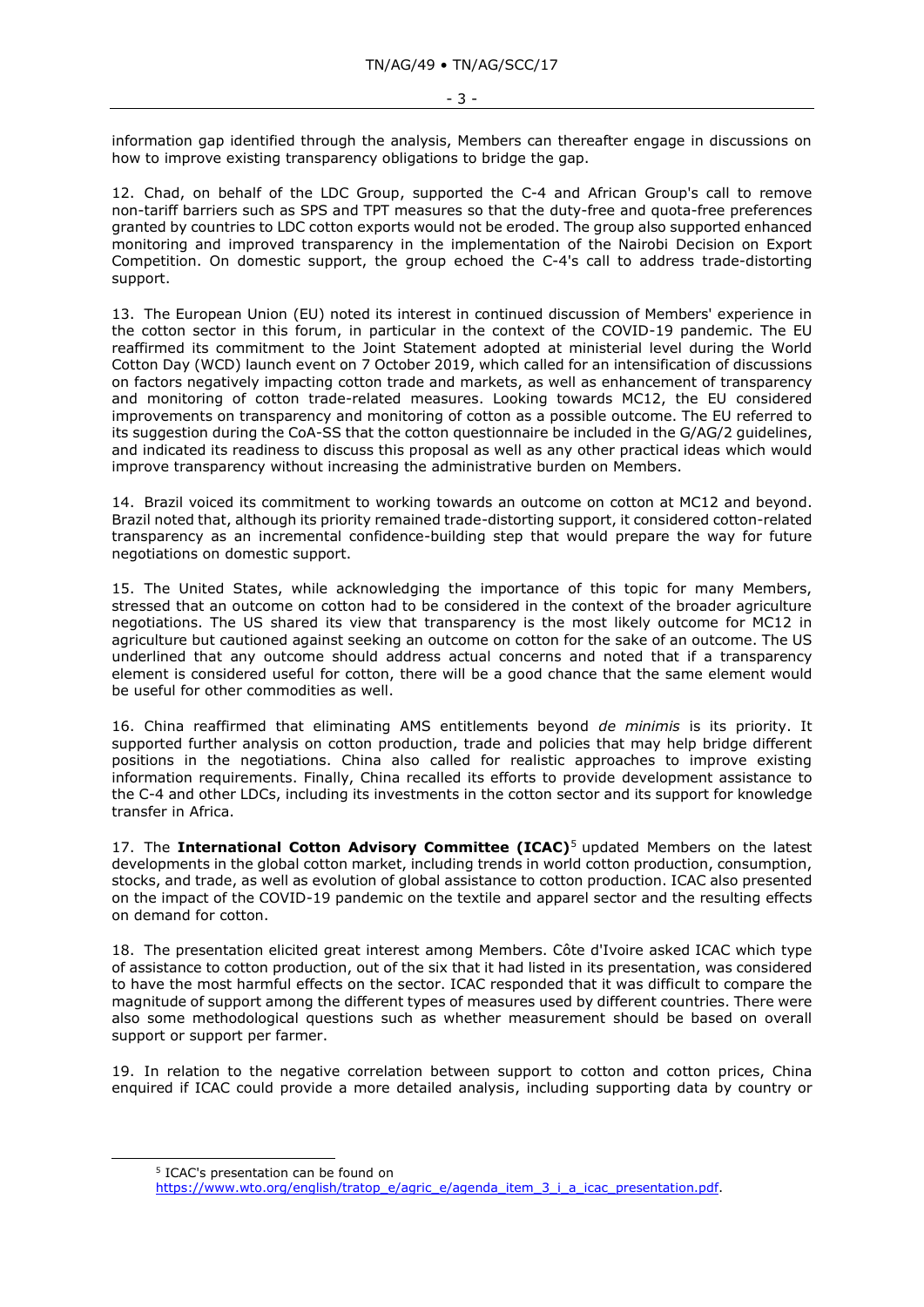region. ICAC referred to its annual publication on global assistance to cotton production, which would be released in November, and noted that cotton prices drive subsidies and not the reverse.

20. Chad pointed to the disruption that the COVID-19 pandemic had caused to the cotton sector, and asked ICAC if it considered that the recovery of the sector could be realized in 2023. Chad also stressed the importance of research and diversification for the cotton sector and enquired if cotton's market share were at risk of being crowded out by man-made fibres such as polyester. Chad also asked ICAC how technology transfer could help African cotton farmers taking fully advantage of the development of digital trade illustrated by the surge of online purchases of garments. In a last question, Chad wondered whether the production of organic cotton in Africa constituted a promising way forward to raise farmers' incomes in view of the current market trends.

21. ICAC expressed the view that market could be at a turning point in the competition between cotton and polyester. Synthetic fibre had gained more market share over the last 20 years, reducing cotton's share to approximately 25%. However, the world has changed dramatically in the recent years and there is growing awareness of environmental issues such as climate change and sustainability. In this regard, cotton may be favoured by some consumers as it is more environmentally sustainable including in relation to climate-change than synthetic fibre. Younger people in particular are likely to take this into consideration when purchasing garments. Where and how cotton is grown also matters.

22. ICAC also considered that Africa has great potential in the production of organic cotton, due to the following reasons: (1) while the market represents only about 1% of total cotton consumption there is rising demand for organic cotton; (2) African farmers do not use much pesticide and fertilizer due to cost considerations for smallholder farmers, and the transition from conventional to organic cotton is therefore facilitated on the continent. ICAC also shared the view that it is important to ensure that higher price for organic cotton effectively results in higher revenue for farmers. ICAC finally considered that while the use of natural inputs would reduce costs of production, the key issue in Africa is how to increase organic cotton yields after the transition period. ICAC underlined its ongoing work with other organizations on this question.

23. ICAC also noted that limited internet access and high cost of downloading data, a problem encountered by ICAC itself when disseminating its cotton mobile applications for farmers, are hampering the development of digital trade on the continent and noted that this problem deserves a lot of attention.

24. The Secretariat introduced the **revised background paper**<sup>6</sup> and addenda<sup>7</sup> . The background paper compiles up-to-date information and data from Members' notifications and other submissions on export subsidies, domestic support and market access, including both tariff and non-tariff measures. The background paper also captures Members' latest responses to the questionnaire on cotton policy developments, as well as relevant information on cotton markets and policies included in Trade Policy Review reports. The Secretariat in its presentation announced an upcoming IT project that would enable Members to submit replies to the cotton questionnaire online, and to search and download cotton-related data reports.

25. I reiterated that the quality of the background paper relied on the quality and timeliness of Members' notifications and submissions to the WTO, including replies to the questionnaire circulated by the Secretariat. I invited all Members – and in particular key cotton actors - to contribute to the document and to be more forthcoming in sharing information on recent policy developments. I welcomed the upcoming IT project in this regard which would significantly contribute to improved transparency in a cost-effective manner.

26. Brazil, the C-4, Côte d'Ivoire and the EU took the floor and welcomed the Secretariat's IT initiative. Brazil referred to the discussion of transparency improvements in the negotiations and noted that those discussions could be coordinated with the Secretariat's efforts to ensure Members provide updated and timely information for inclusion in the background paper. The EU drew

<sup>6</sup> The presentation can be found on

[https://www.wto.org/english/tratop\\_e/agric\\_e/agenda\\_item\\_3\\_i\\_b\\_presentation\\_of\\_gen34r14.pdf.](https://www.wto.org/english/tratop_e/agric_e/agenda_item_3_i_b_presentation_of_gen34r14.pdf)

<sup>7</sup> Documents TN/AG/GEN/34/Rev.14 - TN/AG/SCC/GEN/13/Rev.14, TN/AG/GEN/34/Rev.14/Add.1 - TN/AG/SCC/GEN/13/Rev.14/Add.1 and TN/AG/GEN/34/Rev.14/Add.2 - TN/AG/SCC/GEN/13/Rev.14/Add.2, dated 17 May 2021.